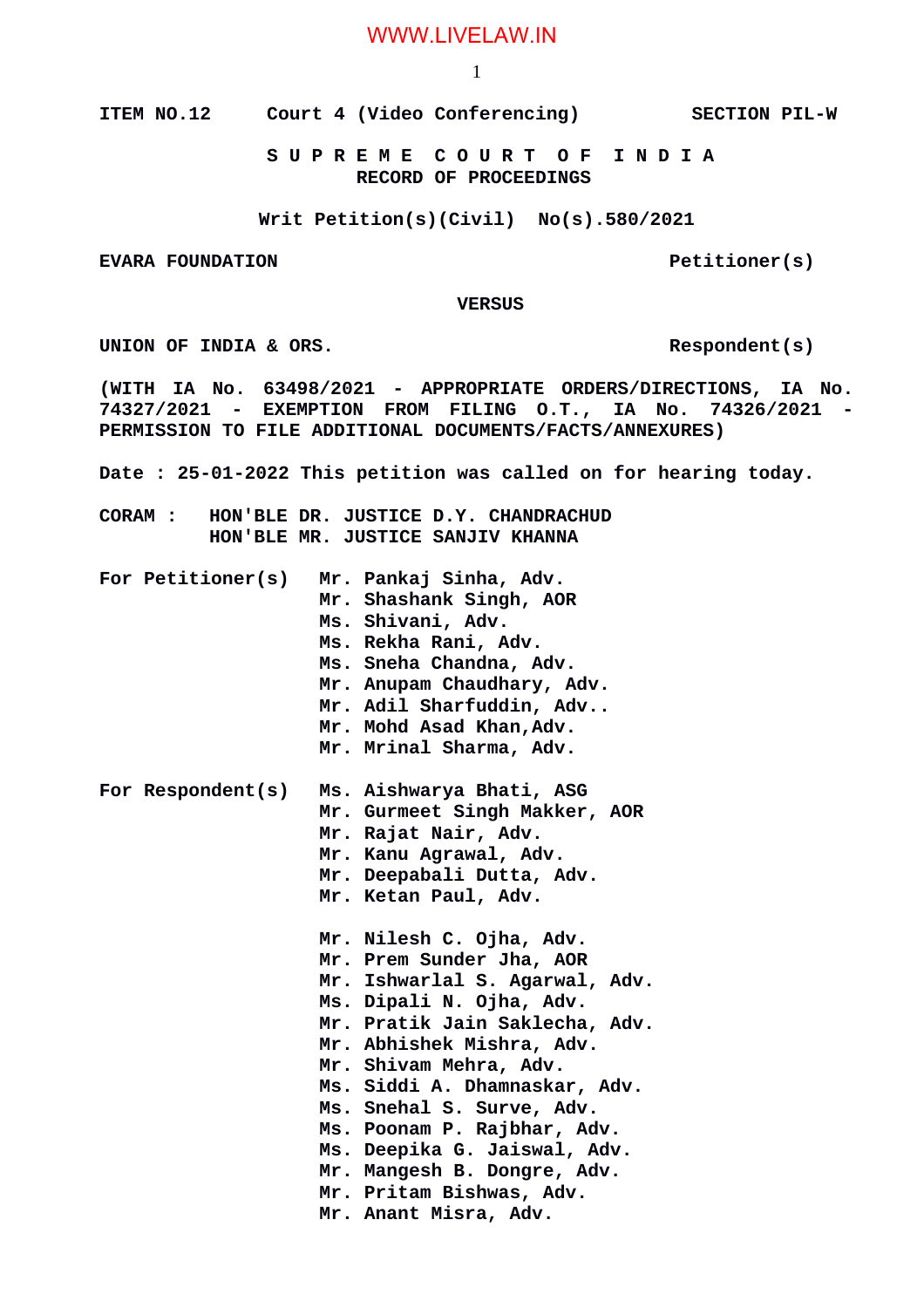2

## **UPON hearing the counsel the Court made the following O R D E R**

- 1 Pursuant to the order of this Court issuing notice, a preliminary affidavit was initially filed by the Union of India. This has been followed by a more comprehensive affidavit dated 13 January 2022.
- 2 During the course of the hearing, Mr Pankaj Sinha, counsel appearing on behalf of the petitioner, highlighted certain concerns: **Firstly**, it has been submitted that the affidavit of the Union of India indicates that only 23,678 disabled persons have been vaccinated which is indicative of the low rate of vaccination for the disabled. **Secondly**, it has been submitted that the persons attending to helplines, such as 1075 and 104, do not give a proper response. The persons who answer the call are either unaware of the provision for home vaccination. In some cases, the telephone number is stated to be invalid. **Thirdly**, it has been submitted that the Co-Win software should have been certified for accessibility by domain experts.
- 3 Responding to the above suggestions, Ms Aishwarya Bhati, Additional Solicitor General, submits that the figure of 23,678 persons reflected in the affidavit of the Union of India comprises of those persons who utilized their unique identity disability cards for the purpose of availing of vaccination. The Additional Solicitor General submitted that nine IDs are acceptable for the purpose of vaccination of which a disability card is one and, hence, the figure of 23,678 persons does not take into account those disabled persons who may have used an alternate form of identity. Apart from the above submission, it has been urged on behalf of the Union of India that provisions have been made for Nearto-Home Vaccination Centres; and, since November 2021, the Union of India has launched the "Har Ghar Dastak Abhiyan" to ensure 100% coverage of eligible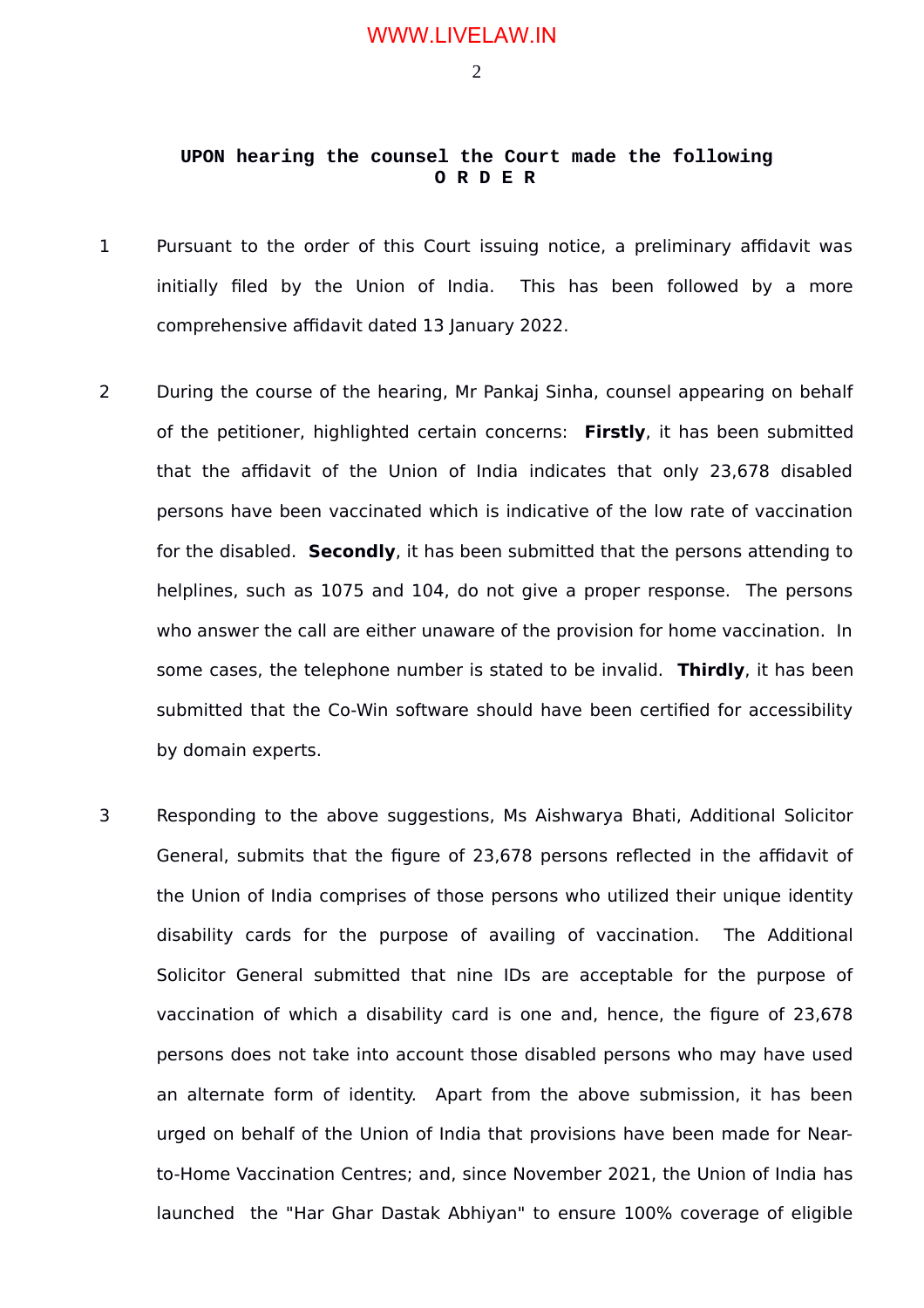## WWW.LIVELAW.IN

3

beneficiaries with the first dose and vaccination of due beneficiaries with the second dose of vaccines. Moreover, it has been submitted that with the provision for walk in registration in place, registration on the Co-Win portal has become of subsidiary importance. Finally, it has been submitted that the staff at the call centres and helplines were expected to be duly trained by the State Governments so as to facilitate proper responses to queries.

- 4 The issue which has been raised by the petitioner is not adversarial since it emphasises the need for augmenting the support facilities which ensure that access to vaccination for the disabled is made available on a seamless basis without inconvenience and, preferably, at their door steps.
- 5 During the course of the hearing, individual suggestions have come up before the Court at the behest of the counsel. Instead of accepting the ad hoc suggestions made during the course of the hearing, it would be appropriate to devise a framework with the engagement of the Ministry of Social Justice and Empowerment, particularly the Department of Empowerment of Persons with Disability. The Ministry should invite suggestions and responses from all stake holders and domain experts in the area of disability so that a comprehensive response in regard to the existing facilities and proposals for further upgradation can be formulated. The Ministry shall carry out this exercise within a period of three weeks and then place comprehensive proposals before the Ministry of Health and Family Welfare. The Secretary in the Ministry of Health and Family Welfare shall take a considered view of the proposals which are formulated by the Ministry of Social Justice and Empowerment and take a decision on whether any modification or changes are required to make the existing framework of vaccination for the disabled more effective. The setting up of this framework is not a reflection on the nature of the work which has already been carried out, but is intended to further bolster the efforts for providing seamless access to the